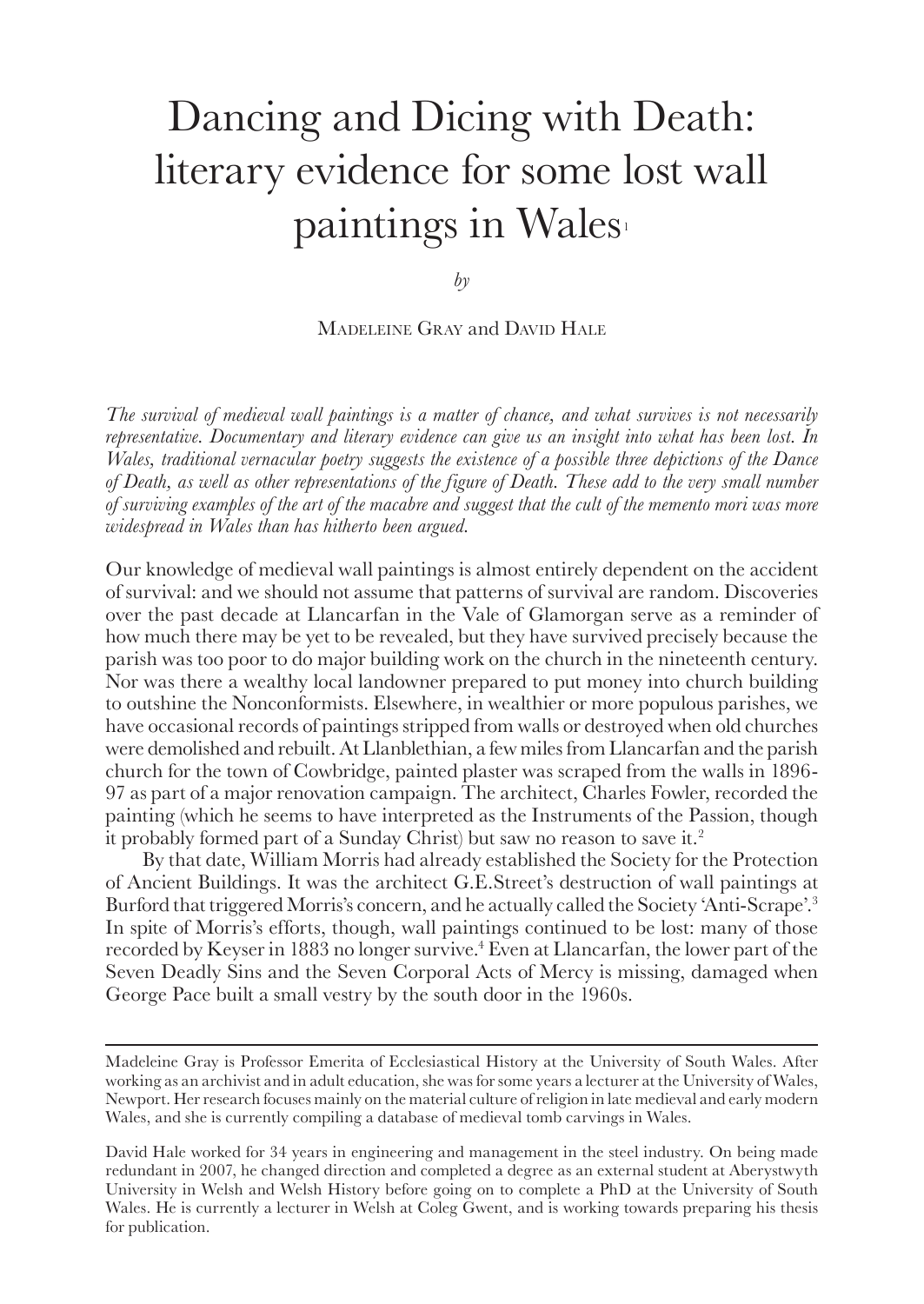<span id="page-1-0"></span>We have some evidence for what has been lost. As well as antiquarian descriptions, there are references in wills and in churchwardens' accounts. It is not always possible to be sure whether references are to wall paintings or to three-dimensional carvings. In 1491, John Keyser of East Peckham (Kent) left 6s 8d for 'the payntyng of the image of our lady of Pitie' and 10s for 'the paynting of the image of Saint Christofer'.[5](#page-10-0) These have been assumed to be wall paintings but three-dimensional images were also painted: the same will left 6s 8d for the repair and gilding of the rood. As late as 1540, Edmund Flatchere, vicar of East Malling, asked for burial before the picture *and* image of the Virgin Mary in the chancel there.<sup>6</sup> Rather clearer are the churchwardens' accounts. In Halesowen in 1512-13, a painter from 'Bromycham' (Birmingham) was paid 19s 'for pentyng the dome'[.7](#page-10-0) Most if not all the references to the Sunday Christ appear to be of paintings rather than carvings.[8](#page-10-0) Most explicitly, in 1530, John Wadeluff asked to be buried in All Saints' Church, Darfield (E. Yorks.) 'betwene the pictor of Seynt Sonday and the pictor of Seynt Erasmus in the north syde of the church'[.9](#page-10-0)

Wales has few medieval wills and no pre-1558 churchwardens' accounts. There is however a considerable body of poetry in Welsh which is still a largely untapped resource for belief and practice in the late medieval church. Until recently, most writing about this poetry has been in Welsh and has been concerned largely with philology and the technicalities of establishing and editing texts. More recently, an ever greater amount has been made available in translation and it is being increasingly used as a source for culture and society as well as belief[.10](#page-11-0)

The position and hierarchy of the bards was laid down in Welsh law from the early period. As portrait and religious painting grew in prestige in mainland Europe during the Middle Ages, so dawned the age of the professional artist who could command considerable fees. In Wales however, the poet already had this status. The professional paid poet had existed for centuries in a system which has been described as very similar to the professional closed craft guilds which gave them certain privileges and kept membership closed to the select few[.11](#page-11-0) It is interesting to consider why this role of the professional poet should continue to exist in Wales throughout the medieval period while other societies were seeing this move to the visual arts. There is no doubt that Welsh princes and nobles wanted to emulate the new culture that spread into Wales from the east – indeed, there had always been cross-fertilisation of ideas since possibly pre-Roman times. However, the very identity of Welshness was under threat following the Norman invasion of England. As the Normans started moving into Wales, they brought with them a Norman-French way of life. This had already changed English (i.e. Anglo-Saxon) culture and life beyond all recognition and it is perhaps as a reaction to this that some Welsh customs were held on to so tenaciously. After the fall of the Welsh princes, it was the gentry, the *uchelwyr*, and the clergy who were the main patrons of traditional poetry. While some of this class spoke English (and possibly, in the earlier part of the period, French), Welsh was their main language, and the poetry they commissioned was thus accessible to all. Many of the descendants of the Norman invaders became culturally and linguistically bilingual and were enthusiastic patrons of the bards.

Fourteenth- and fifteenth-century Welsh is nearer to modern Welsh than English of the same date is to modern English, so the task of analysing this poetry is to that extent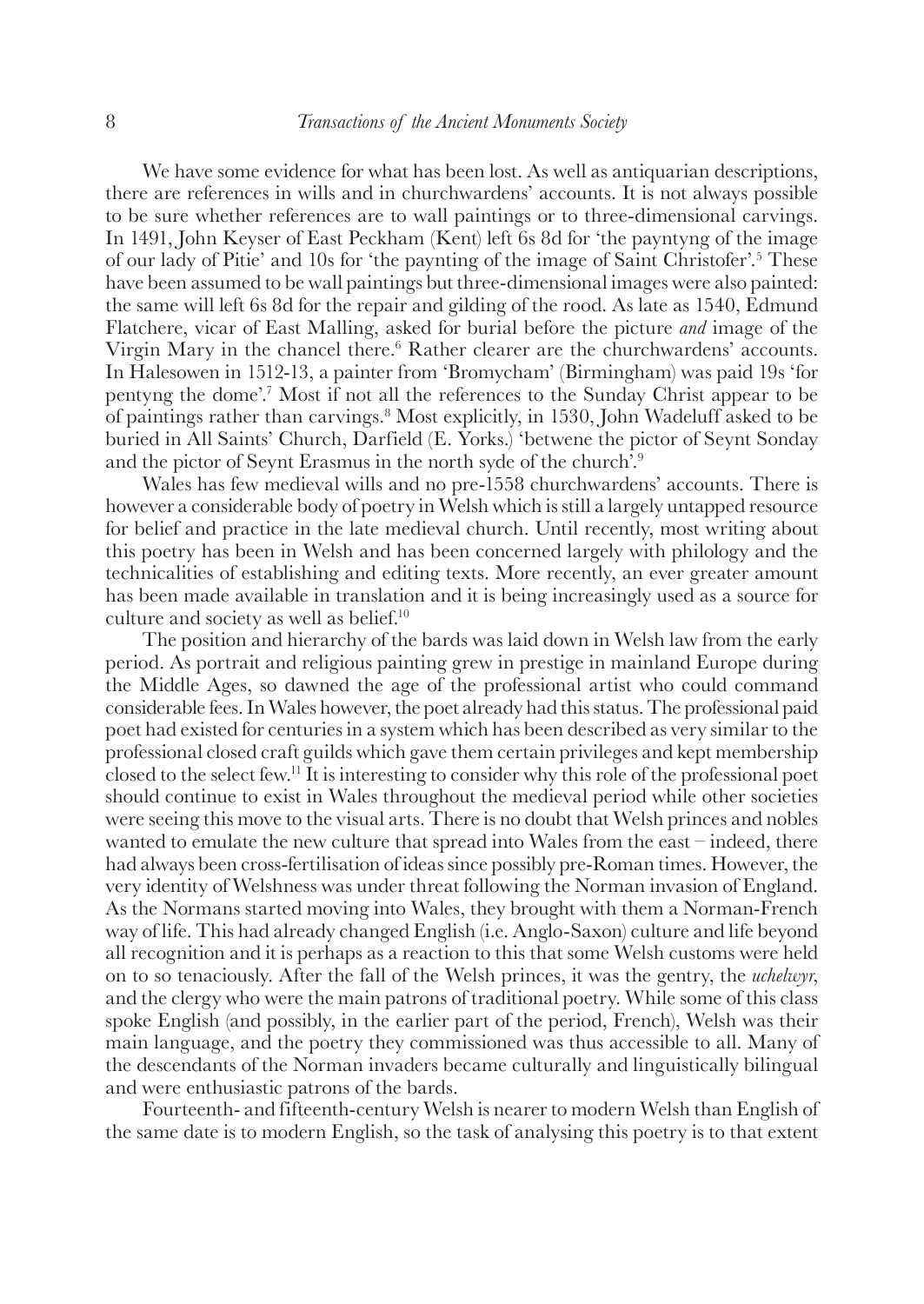<span id="page-2-0"></span>easier. However, interpreting the poetry requires an understanding of the context of its commissioning and performance, and of the very rigid structures of Welsh verse forms.<sup>12</sup> This was poetry composed for oral performance, so its audience was not confined to the literate. In most cases it was only written down some time after its composition, often not by the poet. It was usually composed to commission, sometimes to a tight time frame. Much of our material about religious belief comes from a genre of poems known as *marwnadau*. [13](#page-11-0) This translates roughly as 'elegies', but there is nothing elegiac about them. Anticipating the 'Renaissance cult of fame' by centuries, they focus on praise for the deceased person's virtues and achievements, and on outpourings of grief for their loss[.14](#page-11-0) Some appear to have been composed for performance at the time of the funeral, possibly at the funeral feast; others may have been performed later, at the commemorative feasts for the month's mind or year's mind[.15](#page-11-0)

In order to interpret and analyse the poetry, it is first necessary to understand the principles of how it is constructed. The earliest Welsh poetry is believed to date from the sixth century and developed into a unique style called *cynghanedd*. This development continued throughout the centuries and was in use in a modified format during the medieval period. Such poetry remains popular to this day and it relies heavily on the fact that in Welsh there are nine consonants which may undergo a change called mutation. These mutations are governed by specific grammatical rules; for example, the word for cat in Welsh is *cath* which has the consonant c as its first letter. This particular consonant can mutate in one of three ways: to say my cat this becomes *fy nghath* where the c has become ngh; to say your cat then it becomes *dy gath* where the c has mutated to a g; finally her cat would be *ei chath* with the c this time changing to a ch.

*Cynghanedd* also requires a strict methodology of how sentences are written within a poem. Perhaps the easiest of these rules governs the number of syllables that a line may have; this number is dependent upon the type of *cynghanedd* being used. There are then rules concerning the use of consonants within a sentence. Any consonants in the first half of a line have to be repeated in the second half. For example, if we look at a line from Guto'r Glyn's work:

Llif Noe yw'r llefain a wnawn

It can be seen that the ll, f and n in the first half of the line are repeated in the second half. The *cynghanedd* is further complicated by the need for rhyme; often there will be rhyme within a sentence as in the following line from Dafydd ap Gwilym:

Trugaredd, ddisymlwedd serch

Here the internal rhyme of edd occurs. Most often, the rhyme occurs at the end of lines similar to that of English poetry.

Thus, it can be seen that when Welsh poets compose their poems in the *cynghanedd* style, there are some quite severe restrictions on which words may or may not be included if the poem is to work. When a poet had happened upon a particular line which conveyed the message which he wanted, he often re-used this line in other poems. It must therefore be recognised that the poet may have chosen a specific word not necessarily for its meaning but more for it to fit within the *cynghanedd*; the meaning that the poet is trying to give to a line or series of lines in the poem may need to be inferred rather than understood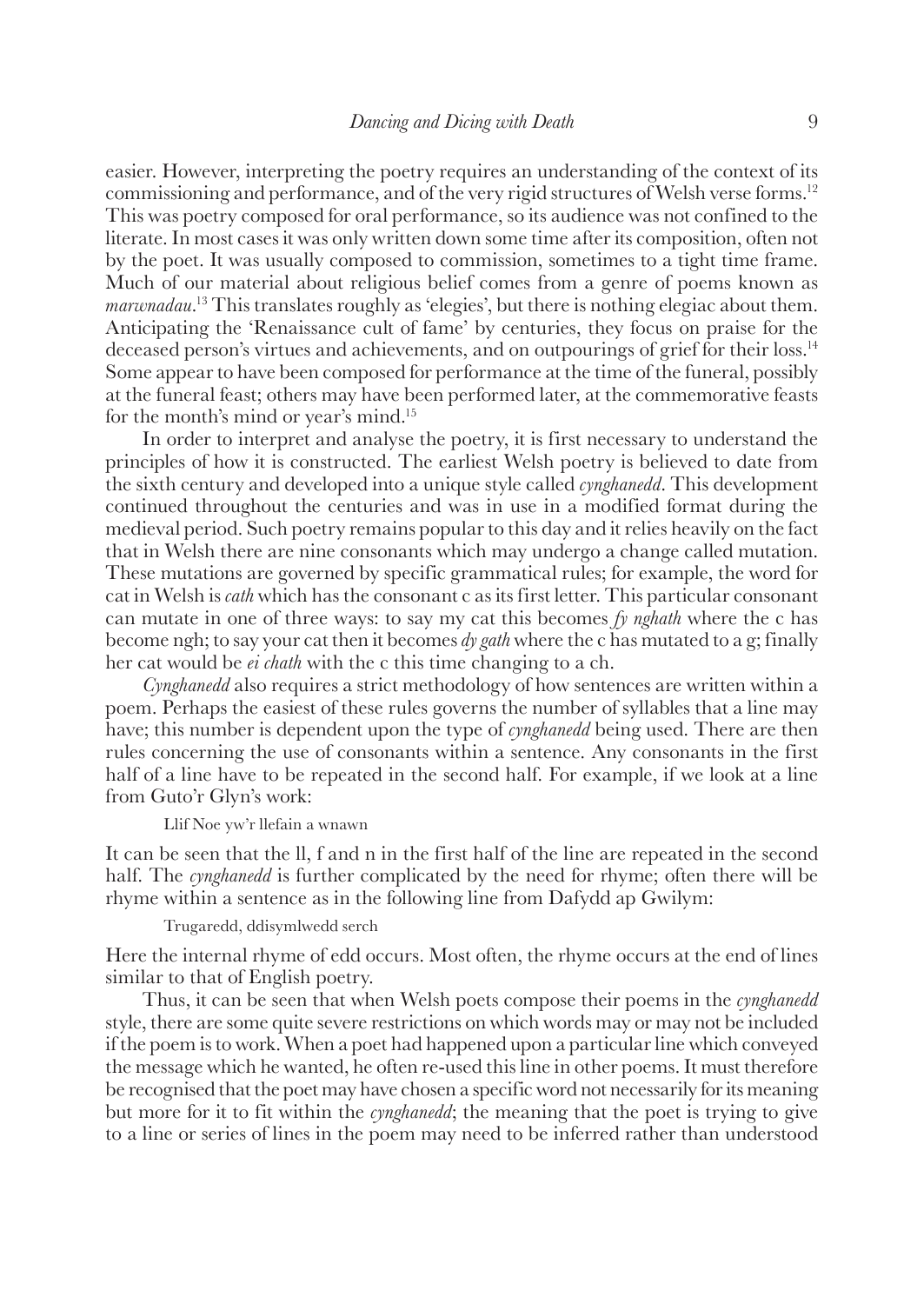<span id="page-3-0"></span>directly from the words used. In the hands of an accomplished practitioner this produces poetry of great force and emotional charge. For less capable poets, though, it can mean their work becomes formulaic, as, being forced to choose words to fit the structure, it can degenerate into incomprehensible doggerel. All this has to be borne in mind when using the poetry as evidence.

With all those caveats, though, the poetry is a remarkable resource, providing us with evidence for lost carvings as well as wall paintings. As Glanmor Williams pointed out some years ago, it is the poems which provide us with much of our evidence for the statues and shrines of the Virgin Mary in places like Penrhys[.16](#page-11-0) There are poems to no less than fifteen rood screens in Wales. Virtually all the screens have vanished or have left only traces in the church buildings, but some of the poems have crucial detail about the appearance of the carvings. It is the poems of Tomas ab Ieuan ap Rhys, Gwilym Tew and Hywel ap Dafydd ap Ieuan ap Rhys, for example, which suggest that the roods at Llangynwyd and Brecon may have depicted the thieves as well as Christ, and that Brecon in its final form also included the symbols of the four Evangelists.<sup>17</sup>

The poems are particularly important for their information on a genre of wall paintings less likely to turn up in other sources – the art of the macabre. Like cadaver tombs, wall paintings of the story of the Three Living and the Three Dead and the Dance of Death seem to modern eyes designed to terrify, and this may have been part of their purpose. They had a more constructive aspect, though: they reminded of the imminence of death and the need to prepare. The story of the Three Living and the Three Dead – three kings or three young noblemen, out hunting, confronted by three rotting corpses who warn them 'As we are, so you will be' – was a reminder of the vanity and transience of worldly pleasures. Depiction of Death dragging all social orders into a fatal dance had an egalitarian aspect to it: all are equal in the face of death.

Little of this art has survived in England, though we do have literary references to the famous Dance of Death in the Pardon Churchyard at Old St Paul's[.18](#page-11-0) For some idea of how this might have looked, we have to turn to the surviving paintings of the Dance in places like Tallinn and Lucerne, and to records of destroyed paintings like the one at Lübeck[.19](#page-11-0) There were wall paintings of the Dance in the Guild Chapel at Stratford-on-Avon, painted cloths and tapestries at Long Melford, Bristol and Salisbury (and possibly among the hangings in the Tower of London). A single stained glass panel showing Death dragging a bishop into the dance survives at Norwich; there are painted panels at Hexham, misericords in Windsor and Coventry, and the rib vaulting of the Lady Chapel at Rosslyn in Midlothian.[20](#page-11-0) There are also of course illuminated manuscripts depicting scenes like the Three Living and the Three Dead, and early printed versions of the Dance of Death (the most famous probably being Holbein's, planned in the 1520s, first published in its final form in 1538 and with numerous editions since).

Evidence for the art of the macabre is even more sparse in Wales. The recent discovery of a wall painting of Death and the Gallant at Llancarfan in the Vale of Glamorgan (Fig. 1) has intriguing comparisons with the similar painting at Newark (Norfolk) and the lost painting in the former Hungerford Chapel in Salisbury Cathedral, but by its uniqueness it emphasises the scarcity of other surviving examples in Wales.<sup>[21](#page-11-0)</sup> While there are some poetic references to the Dance of Death, it is often referred to as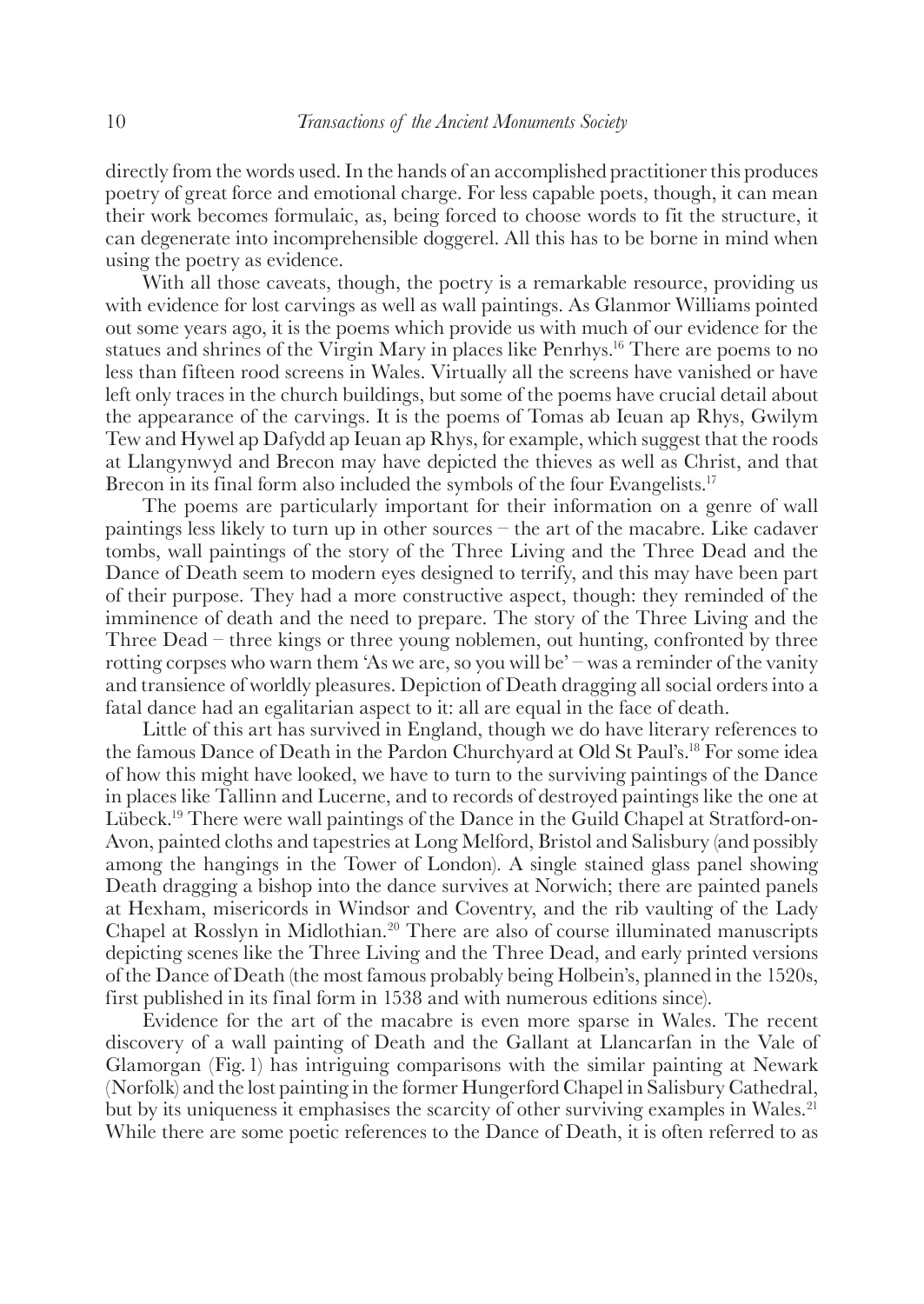<span id="page-4-0"></span>the 'Dance of Paul's'.<sup>22</sup> This was a common name for the Dance and does not always mean the specific version of the Dance at the Pardon Churchyard, but in at least one of the poems it clearly does. A *cywydd* by Lewys Glyn Cothi in NLW MS Peniarth 54 describes how

Ynghappel powls i gwelais ddawns drud i ddwyn oes o drais.

*In the chapel of Paul's, I saw A cruel dance to take a life by violence.*[23](#page-11-0)

Wales has only three examples of the cadaver tomb, at Llandaff, Tenby and St Dogmael's, and all could be described as fairly anodyne, with none of the worms, toads and other creatures which appear on cadaver tombs and brasses elsewhere.

All this might lead one to suspect that the culture of the macabre had less influence in Wales, and this would be in line with the relative lack of emphasis on the pains of Purgatory and the need to prepare for death which is found in later medieval Welsh poetry. There is however a small but significant body of poetry which could be described as macabre. The most famous example is probably Dafydd Ddu Hiraddug's description



Fig.1 Death and the Gallant at Llancarfan in the Vale of Glamorgan *Ian Fell*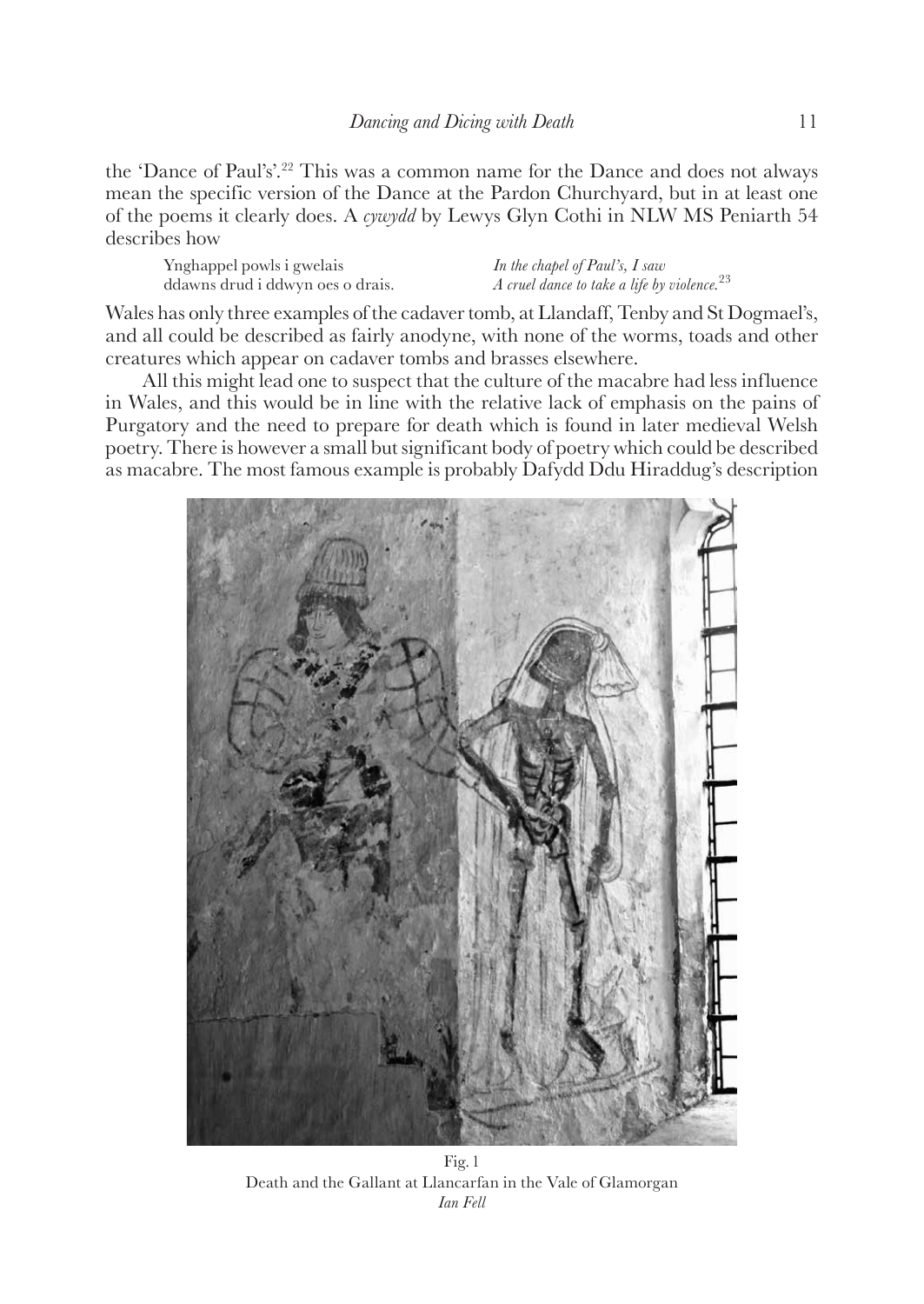<span id="page-5-0"></span>of a cadaver, *Awdl sanctaidd am ddiwedd dyn a'i gorff*:

| Y corff afrifed i bryfed mewn budr gaered | The corpse that was full of excess in a dirty closed place   |
|-------------------------------------------|--------------------------------------------------------------|
| Yn fwyd i bryfed heb ged gydwedd          | As food for insects without worthy blessing                  |
| Y llygaid glwysion yn dyllau crynion,     | The beautiful eyes now rounded holes                         |
| Yn llawn o gynrhon, myn gwirionedd;       | Full of maggots, in truth;                                   |
| Y genau gweddus a fu chwarëus,            | The comely mouth, which was so playful,                      |
| A fu ryfygus, yn oer ei agwedd,           | And was haughty, sad its form                                |
| Yn dwll mingamddu, yn ambell ei gary,     | A sardonic black hole, unlikely to be loved,                 |
| Yn dyllgorn digddu, ddygn ddifröedd;      | Black sorrowful nape, pathetic loneliness:                   |
| A'r dannedd gwynion fal hen ebillion      | And the white teeth like old pegs                            |
| Yn esgyrn llwydion budron bydredd;        | Dirty grey putrid bones                                      |
| Yr hirion freichiau a'r heirdd esgeiriau  | The long arms and the beautiful legs                         |
| Yn ffustiau gïau; gohagr bydredd!         | Are sticks with gristle: offensive and putrid! <sup>24</sup> |

While there are no references in the poetry to specific Welsh depictions of the Dance of Death, or to other forms of the art of the macabre, this is entirely in line with the nature of traditional Welsh poetry of the medieval period. It piles up metaphor and reference, using language which depends on resonance to create a 'thick text' of description by allusion. It is necessary to read between and behind the lines to attempt to arrive at their inspiration. Lewys Môn's *marwnad* to Sir Thomas Salisbury of Lleweni (Denbs.) begins

| Para gwymp i ŵr y god?     | What kind of fall for the man of pride?               |
|----------------------------|-------------------------------------------------------|
| Pa loes Angau Powls yngod? | What agony the Death of Paul's nearby. <sup>225</sup> |

The use of the word *yngod* (nearby) raises the intriguing possibility that there was a Dance of Death near Lleweni. Several of the orders of friars were known for their enthusiasm for the Dance, which they used in their sermons. Lleweni is near Denbigh, which had a Carmelite friary. Perhaps a more likely candidate, though, is the Dominican friary at Rhuddlan, a few miles to the north. The Dominicans were particularly fond of using macabre imagery in their sermons, and some of the most famous European examples of the Dance, at Basle, Colmar and Bern, were in Dominican cloisters.[26](#page-11-0) The misericords of their friary at Brecon (now Christ College, Brecon), include a crudely-carved Death figure, though to modern eyes he looks endearing rather than terrifying (Fig.2).

There is a more vivid image from the Dance in another of Lewys Môn's poems. His *Marwnad Siôn Grae* (to John, 2nd Baron Powis, d.1504) describes the activities of the 'knave called Death':

| pob pennaeth, sywaeth, o'i swydd  | every chieftain, alas, from his office                |
|-----------------------------------|-------------------------------------------------------|
| a lusg yn ôl ei ysgwydd:          | does he drag by his shoulder:                         |
| Diriad ydyw'r aderyn;             | A conqueror is the bird;                              |
| dwyn sy fyw i'r dawns a fyn:      | taking who is alive to the dance as he wants:         |
| lladd Iarll hir, llaw deau'r llu; | killing a tall nobleman, the right hand of the force, |
| llin brenin oll yn braenu.        | a whole king's lineage putrefying. <sup>27</sup>      |

The images of Death dragging the chieftain by his shoulder and the king's lineage putrefying are vivid but could have been inspired by any one of the many versions of the Dance. However, the image of a bird dragging the living into the Dance does not appear in any of the surviving versions, nor in any of the other literary evidence.<sup>[28](#page-12-0)</sup> The image is so idiosyncratic that it suggests a specific visual inspiration.

As his name suggests, Lewys Môn came from Anglesey, though he died and was buried at the Cistercian abbey of Valle Crucis near Llangollen[.29](#page-12-0) Anglesey had a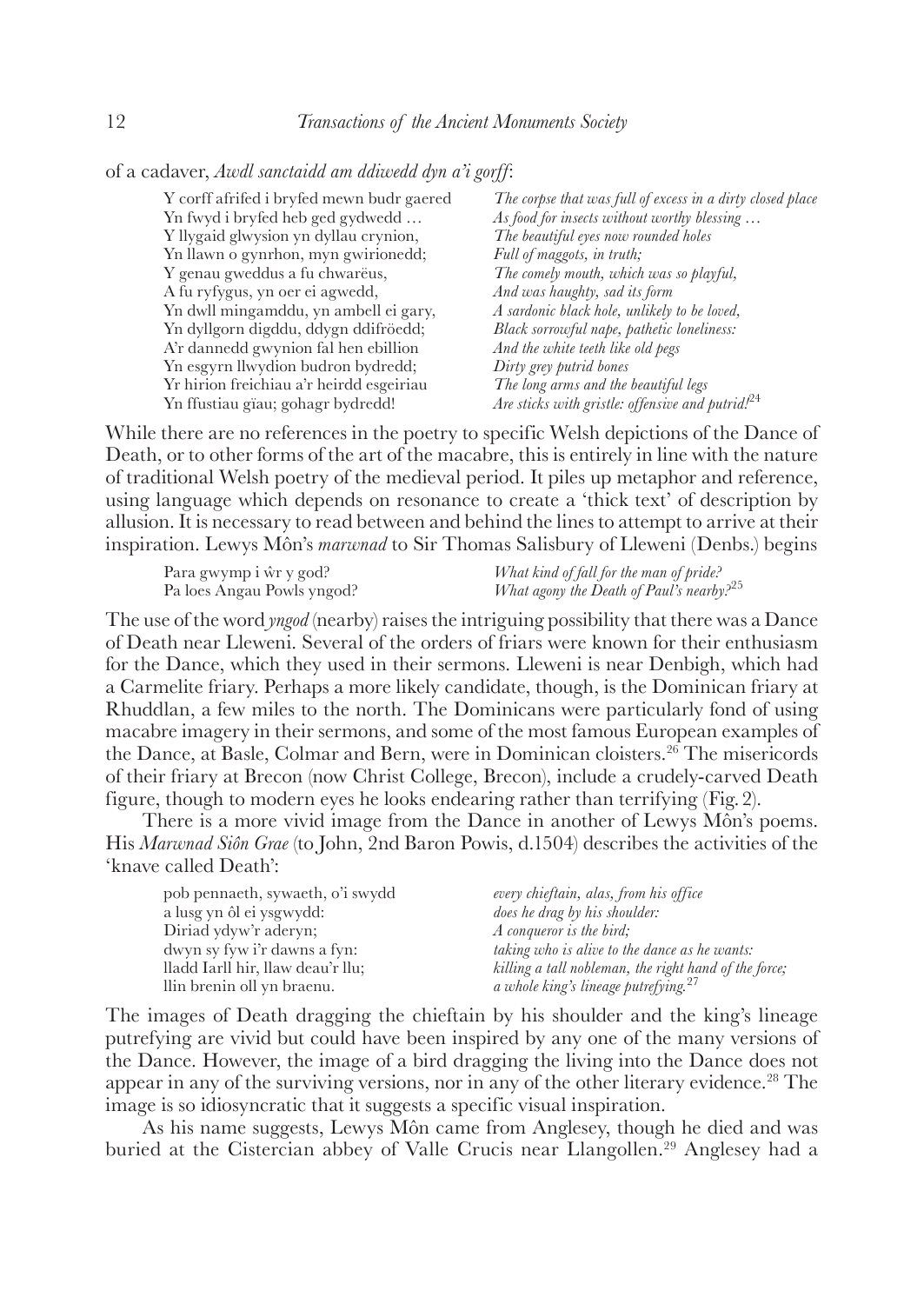<span id="page-6-0"></span>

Fig.2 Death, from the misericords at Brecon Friary *Madeleine Gray* 

Franciscan friary, and the Franciscans like the Dominicans made extensive use of the Dance of Death in their teaching activities.<sup>30</sup> However, Anglesey's Franciscan house is at Llanfaes, east of Beaumaris and at the furthest point of the island from Lewys Mon's early home in the commot of Llifon. Many of Lewys's poems are addressed to the Gruffydd family of Penrhyn, who seem to have been among his leading patrons. The Gruffydds had a connection with the Dominican friary in Bangor, and members of the family were buried there.<sup>31</sup> This is perhaps a more likely source for Lewys's inspiration. The Welsh estates of the de Greys were in the area around Welshpool and Montgomery. It is difficult to think of an obvious location for a Dance of Death in that area. Lewys Môn seems to have lived at the abbey of Valle Crucis in his declining years, but that is a difficult journey to the north.

There may be a clearer Anglesey connection in another poem which seems to reflect a specific depiction of the Dance of Death. Dafydd Trefor was a contemporary of Lewys Môn, and Lewys is mentioned in Ieuan ap Madog's *marwnad* for Dafydd.<sup>[32](#page-12-0)</sup> Dafydd Trefor was probably from Llanddeiniolen near Caernarfon but served for most of his life as priest of Llaneugrad and Llanallgo in Anglesey. His *marwnad* for Owain ap Maredudd of Porthaml in Llanidan (Ang.) includes the most detailed Welsh description of the Dance: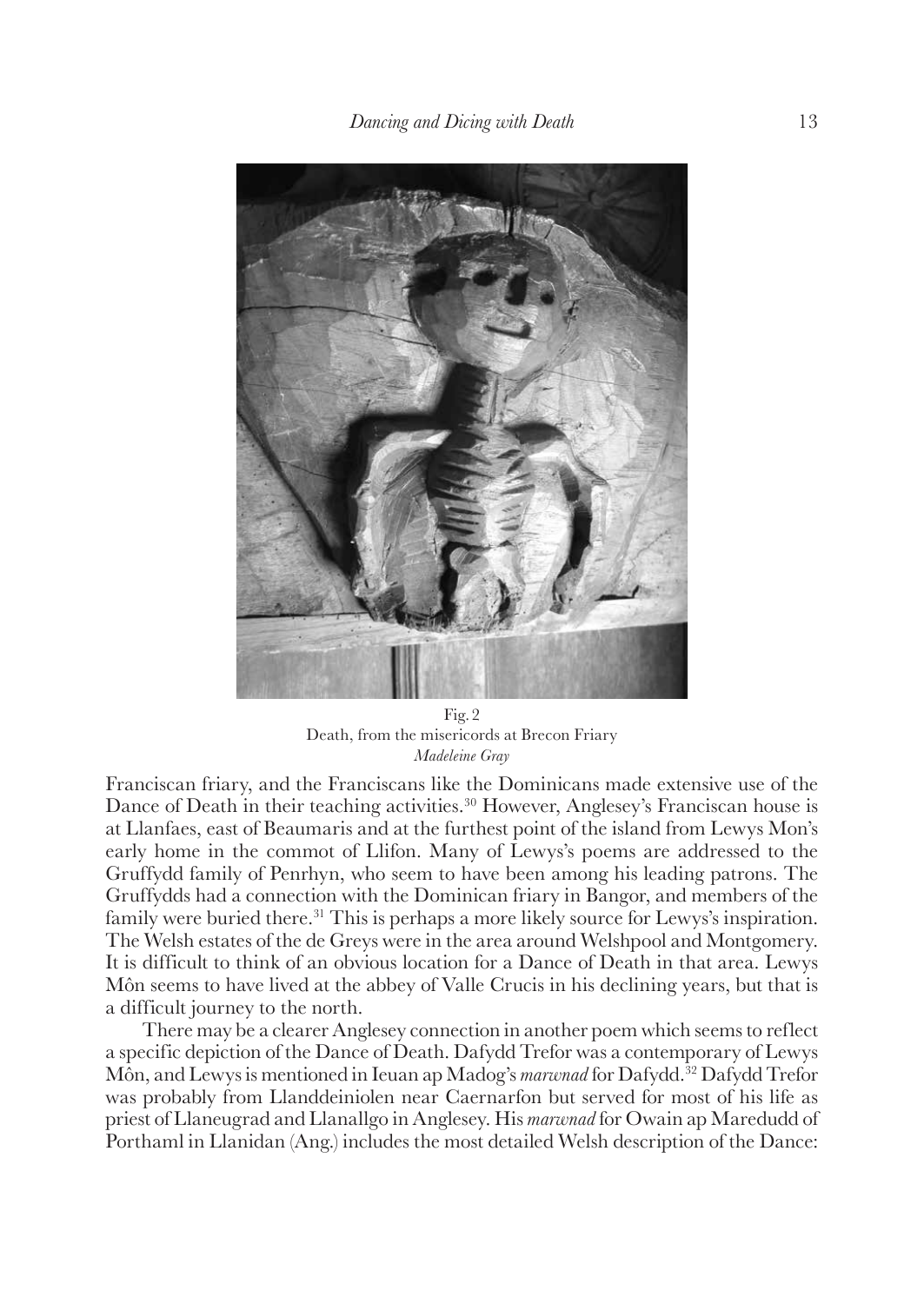<span id="page-7-0"></span>

| Ai ti, Angau, wyt yngod,       | Is it you, Death, who is nearby,                                  |
|--------------------------------|-------------------------------------------------------------------|
| Carrau a gên, gŵr y god,       | Hocks for cheeks, the bogeyman,                                   |
| A'i sgrwd tyn o'r ysgrîn tau,  | And your taut skeleton from your shrine,                          |
| Gawell esgyrn a gïau?          | A crate of bones and gristle? $\ldots$                            |
| Yn ledio i'r Dawns, leidr dyn: | Leading to the Dance, the thief of man:                           |
| Ledio'r Pab yn ddi'rabedd      | Leading the Pope mercilessly                                      |
| A'i fwrw fo'n frau 'n ei fedd: | And striking him frail into his grave:                            |
| Dwyn 'r emprwr o dŵr ei dad,   | Taking the emperor from his father's tower                        |
| Tynnu'r ymherodr tanad,        | Pulling the fiery emperor beneath you,                            |
| Ac ni pherchi gwedi gwin       | And you do not respect after wine                                 |
| Na barwniaid na brenin;        | Neither barons nor a king;                                        |
| Y newyddian yn weddol          | You constantly remove the newly born                              |
| O'i grud a dynnud yn d'ôl;     | From his crib to follow you;                                      |
| Ti ei â'r balch tua'r bedd     | You take the pompous towards the grave                            |
| I'r un rhod o'r anrhydedd.     | To the same fate from honour.                                     |
| Dyfynnaist hyd y fynwent       | You summoned to the cemetery                                      |
| Bawb o'i radd, o'i bybyr rent  | Every one from his grade, from his zealous benefice <sup>33</sup> |
|                                |                                                                   |

As with Lewys Môn's poem, some of the imagery here reflects the standard pattern of the Dance of Death. The taking of popes and rulers, the taking of the infant from his cradle, the taking of 'every one from his grade' – these can be found in most surviving versions of the Dance. However, the image of a ruler being pulled from his tower seems to be unique.<sup>34</sup> The word 'tŵr' is usually translated as tower, keep or stronghold: it can be used for a stately house or court, but in any case, it is unique. Like the bird in Lewys Môn's poem, it seems to derive from a specific visual source, and in the case of Dafydd Trefor's poem an Anglesey origin seems the most likely. It is possible that both Lewys Môn and Dafydd Trefor were inspired by the same painting, but it is also possible that we are looking at evidence for not one but two Dances of Death in north Wales.

While these two poems offer the clearest indication of an actual visual source, there are others with descriptions of Death that may derive from paintings or other depictions. In a *marwnad* for Siân Gruffydd (d.1505 or 1506), a daughter of the Penrhyn family who was the first wife of Sir William Herbert of Colebrook (Mon.), Lewys Morgannwg has an image of death as a game of dice:

| Chwarae ag angau nid gwiw;  | Playing with Death is not worthy;                      |
|-----------------------------|--------------------------------------------------------|
| Rhy gadarn yrhawg ydyw.     | It is always too steadfast.                            |
| Duw sydd, fal disiau iddaw, | It is God, [it is] like [playing] dice for him,        |
| Ar ennill oll i'r un llaw.  | Who will win everything in the one hand. <sup>35</sup> |

There is some ambiguity here: is it Death or God who is playing dice? The whole poem is ambiguous, first claiming that Siân was taken by God, then saying that Death fetched her from God's side. The idea of God playing games with human lives is an old and contentious one. As Jean Wilson pointed out in her study of a tomb carving which complained about precisely this subject, 'When Albert Einstein announced that God does not play dice with the universe, he was taking sides in an extended debate … Stephen Hawking has announced that "God does play dice with the universe. All the evidence points to his being an inveterate gambler who throws dice on every possible occasion"'.[36](#page-12-0) Terry Pratchett, of course, said 'Most of the gods throw dice but Fate plays chess, and you don't find out until too late that he's been using two queens all along. Fate wins.'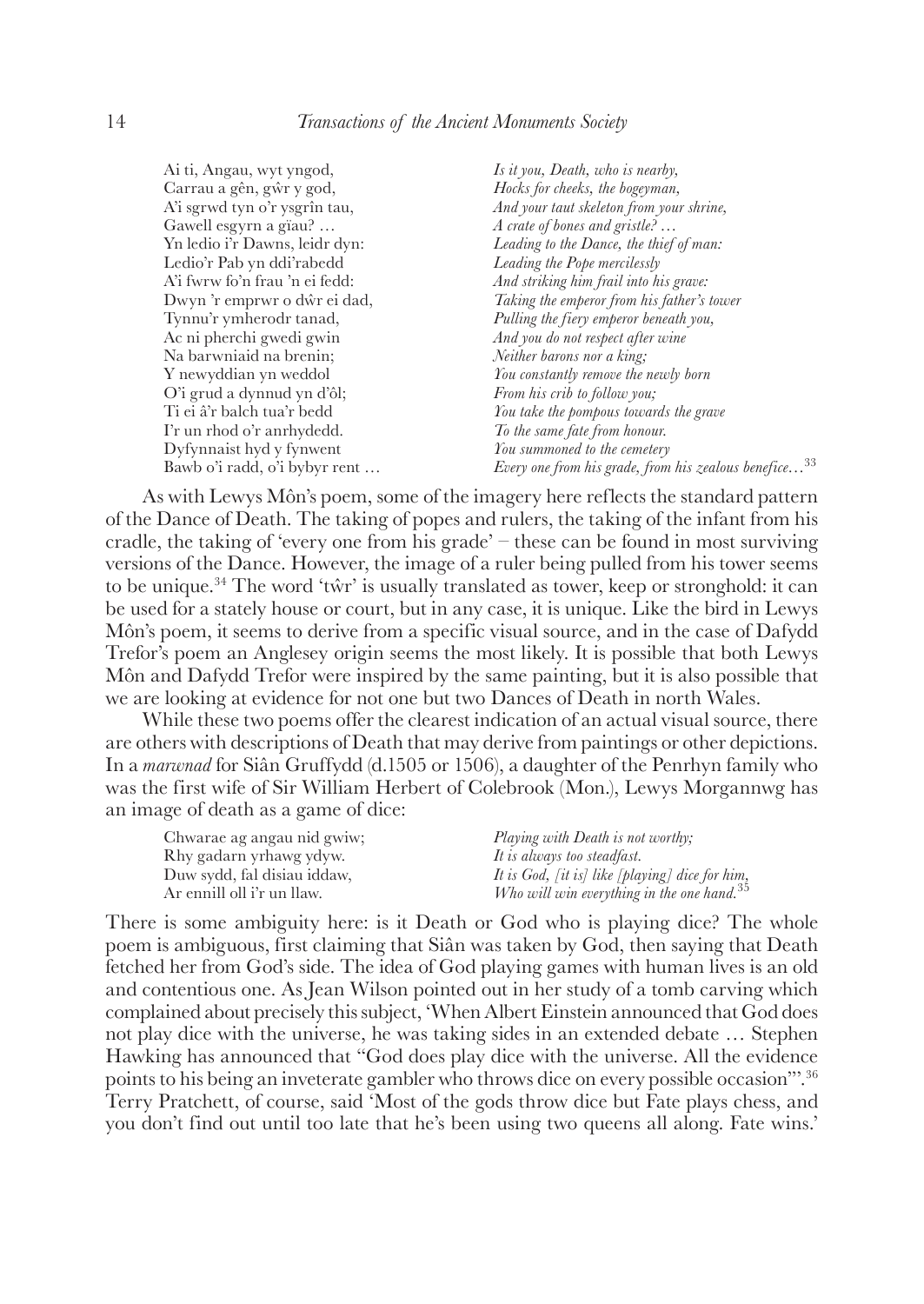<span id="page-8-0"></span>His Death figure is prepared to play chess but admits he prefers the card game Cripple Mr Onion.

The most likely interpretation of Lewys Morgannwg's image, though, is that it is Death who is casting the dice: as Lewys says, 'playing with Death is not worthy'. The best-known analogy to this is probably the famous wall painting of Death playing chess with a knight at Täby near Stockholm in Sweden, the painting which inspired Ingmar Bergman's film *The Seventh Seal*. Other comparable examples relate to the Devil rather than Death. Leonard Kurtz records (without sources, unfortunately) examples (possibly from medieval mystery plays) in which the Devil is shown gambling, even gambling with God.[37](#page-12-0) Maximilian Rudwin similarly claims that '[a]ccording to medieval tradition the two parties contending for our souls often resort to gambling as a means of settling their disputes', but again without sources, and the specific examples he cites are all post-medieval[.38](#page-12-0) In a nineteenth-century example, the pseudo-mystery play *Le Prince des Sots*, written by Gérard de Nerval in 1830, the Devil is playing at dice with an angel, with human souls as the stakes. The angel cheats, in order to win as many of the souls as possible from the Devil, and the Devil, who has been cognizant of the questionable behaviour of the angel, threatens to pull out all her feathers and thus prevent her return to heaven if she cheats again. De Nerval may have been working from memories of medieval originals, but it is difficult to know what they might have been.<sup>[39](#page-12-0)</sup>

These examples, though, relate to the Devil rather than to Death. In this context it is worth remembering that Death in medieval literature is not in fact an evil figure. In the English morality play *Everyman*, God describes Death as his 'mighty messenger', and in the Welsh morality *Ymddiddan yr Enaid a'r Corff* (The Debate of the Soul and the Body), the angel describes Death to the strong man: 'Kenadwr yw e yr Jesu' ('He is Jesus' messenger')[.40](#page-12-0) This may be the meaning of Lewys Morgannwg's rather compressed and opaque statement: Death may be playing dice, but ultimately he is acting under God's orders.

Dice appear elsewhere in the context of death. In the lower right-hand corner of Pieter Bruegel the Elder's *Triumph of Death*, a backgammon board and dice are among the games abandoned by a group of foolish and dissolute players as they try to escape a threatening army of skeletons. Here, though, it is Death's victims rather than Death who are the players. Similarly, in the so-called Knoblochtzer Totentanz, a printed German edition of the Dance of Death with woodcut illustrations (probably published by Heinrich Knoblochtzer and inspired by Guy Marchant's 1486 edition, so usually dated 1486/88) one of the figures being dragged away by Death is a *Spieler* or Gambler with three dice.<sup>41</sup> In her edition and translation of the original Danse Macabre poem from the cemetery of the Innocents in Paris, Sophie Oosterwijk suggests that Death's warning to the Bishop, *Vostre fait giet en auenture*, could be translated as 'Your fate depends on a throw of the dice', though the original does not specifically mention dice. Playing dice and cards was usually regarded as reprehensible: in Chaucer's *Pardoner's Tale*, King Demetrius, a gambler, is humiliated when the King of Parthia contemptuously sends him some golden dice, and the three young men whose fate is the main subject of the story are drinking and playing dice in a tavern when they see a funeral, decide to kill Death and end by murdering each other*.* Dice also appear in the iconography of the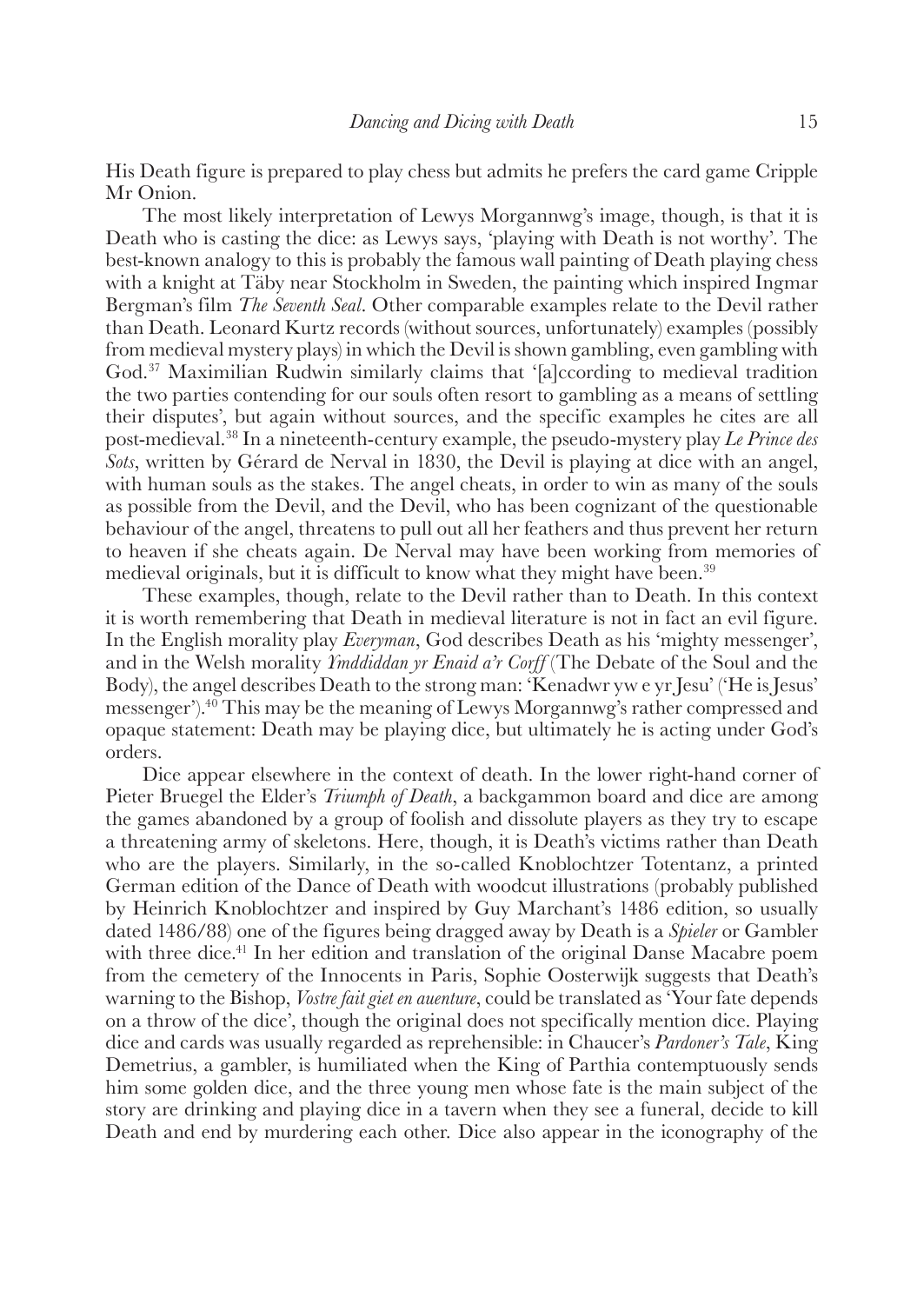<span id="page-9-0"></span>story of the Crucifixion. Full representations of the Instruments of the Passion include the dice which the soldiers cast for Christ's seamless robe. Here again, dice are used in a pejorative sense[.42](#page-12-0)

There are possible comparisons from an earlier date. Board games, some involving dice, are a recurring feature in Viking boat burials. Mark Hall's study of these suggests that they are mainly a reflection of shipboard life and the culture of the warrior élite. Some games, however, are laid out in a style indicating that the deceased was in a winning position, in a game either against those who survived him or against a supernatural opponent[.43](#page-12-0)

Another vivid image which may suggest a visual stimulus can be found in another poem by Lewys Morgannwg. In his *marwnad* for Sir Richard Herbert of Montgomery, he says

| Chwarae'r bêl y mae gelyn  | The enemy plays the ball                         |
|----------------------------|--------------------------------------------------|
| Nos a dydd am einioes dyn. | Day and night for the lifetime of a man.         |
| Chwarae ag angau nid gwiw; | Playing with death is of no avail; <sup>44</sup> |

One's first instinct is probably to interpret this as a game of football, the Dance of Death as the ultimate game of *cnappan*. [45](#page-12-0) Alternatively, Jean Wilson cites numerous slightly later examples of the use of tennis as a metaphor for the random cruelty of the gods and the uncertainty of fate. The repentant villain Bosola in Webster's *Duchess of Malfi* says

We are meerely the Starres tennys-balls (strooke, and banded Which way please them)<sup>[46](#page-12-0)</sup>

while Sir Philip Sidney grieved that

In such a shadow or rather pit of darkness the wormish mankind lives, that neither they know how to foresee nor what to fear, and are but like tennis-balls, tossed by the racket of the higher powers[.47](#page-12-0)

These are perhaps rather classicising attitudes. Calvin, taking a more conventionally Christian perspective, insisted that God does not play games with our fate:

[T]he flesh incites us to contradiction, as if God were making sport with men by throwing them about like balls. It is, indeed, true that if we had quiet and composed minds ready to learn, the final outcome would show that God always has the best reason for his plan …[48](#page-12-0)

However, if we look again at the figure of Death and the Gallant in Llancarfan, the Death figure is dragging the young man out of the window and into the churchyard. It may be that the most appropriate ball game for Death would be fives, which was often played in churchyards[.49](#page-12-0) It could be played against the windowless walls of a church tower, or even against the north wall of the church. There are numerous examples of churches where lattices or shutters have been installed to protect windows. Some churches went so far as to provide steps cut in buttresses to enable balls to be rescued from the roof. Much of our evidence for this comes from the later eighteenth and nineteenth centuries when determined efforts were made to prevent the playing of games in churchyards, but the game can be traced at least to the later medieval period: the notes by Caroe & Partners mention a court case concerning fighting during a game of 'ball' in the churchyard at Beckington in 1498 which probably refers to handball. The game also appears in more literary contexts, albeit nearly a century after Lewys Morgannwg. According to John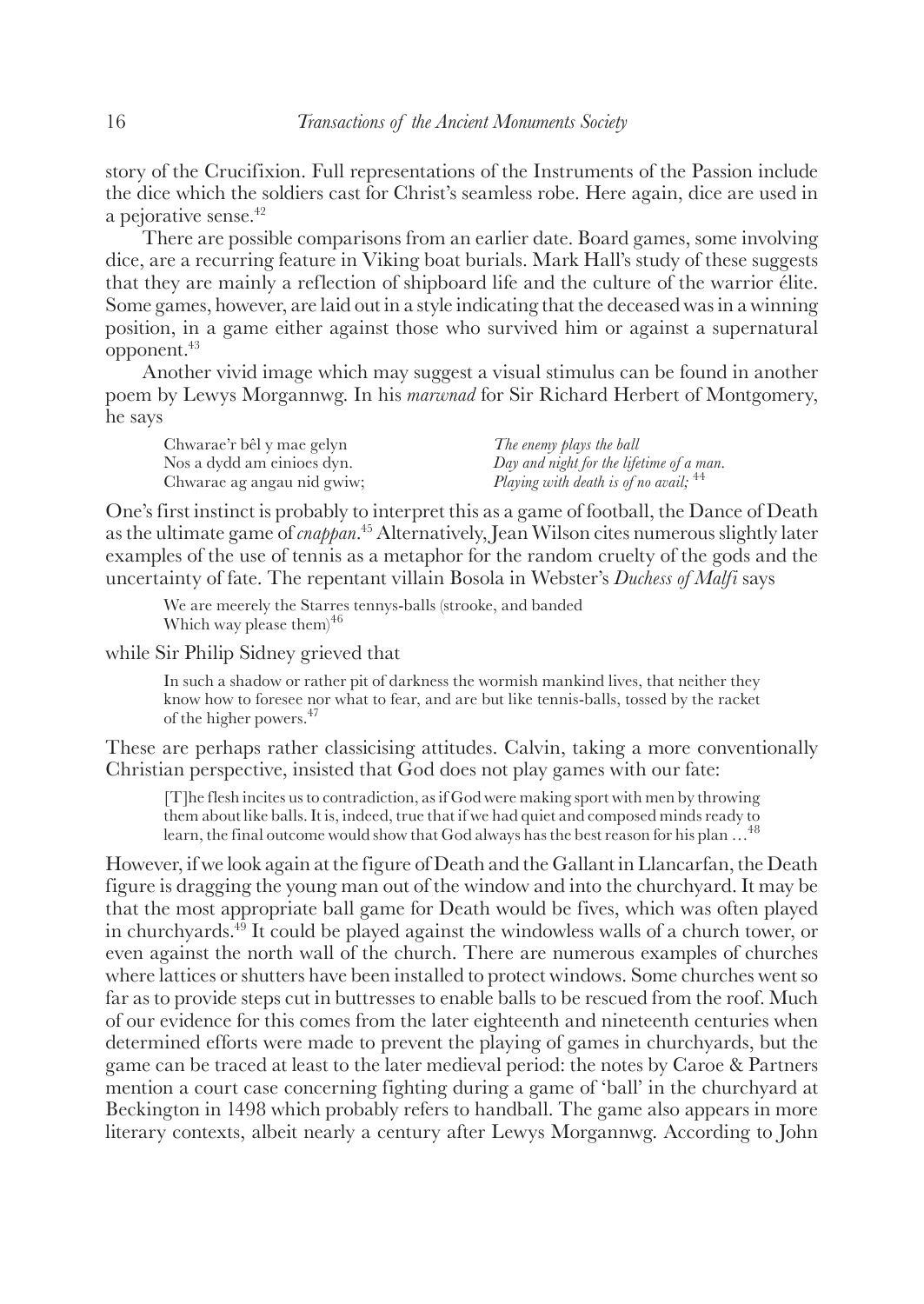<span id="page-10-0"></span>Florio's translation of Montaigne, 'The gods play at hand-ball with us, and tosse us up and downe on all hands'.[50](#page-12-0)

These two images from Lewys Morgannwg do not derive from as clear a visual source as the images of the Dance of Death, but they may have had a visual inspiration. Lewys came from Tir Iarll in Glamorgan (the area covered by modern Maesteg, Kenfig and Margam) and may also have lived in Cowbridge. As the two *marwnadau* discussed above suggest, though, he was active all over south and mid Wales. Following the death of Tudur Aled in *c.*1526, Lewys Morgannwg became the chief poet of Wales, and he was described by Glanmor Williams as 'a kind of semi-official *bardd y brenin* ('king's poet') in south Wales'.[51](#page-12-0) It is difficult, therefore, to suggest possible sites for wall paintings which might have inspired his imagery. What all these poems suggest, though, is the very strong visual imagination in much medieval Welsh poetry. We are accustomed to thinking that, what other cultures did in material culture (commemoration of the dead, veneration of the saints …), the Welsh did in poetry. However, we may also have to bear in mind that the poetry itself can sometimes offer evidence for material culture which has been lost.

## **NOTES**

- [1](#page-0-0) This article is based on ideas first explored in David Hale's PhD thesis, 'Death and Commemoration in Late Medieval Wales' (unpublished University of South Wales PhD thesis, 2018, available online at https://pure.southwales.ac.uk/en/studentthesis/death-and-commemoration-in-late-medievalwales(7d14b42e-a69b-4968-9398-aad3b96748e0).html). We are grateful to his examiners and to his external supervisor Ann Parry Owen of the Centre for Advanced Welsh and Celtic Studies for overseeing the translation of the poems. We are also grateful to several members of the medievalreligion jiscmail list (https://www.jiscmail.ac.uk/cgi-bin/webadmin?A0=MEDIEVAL-RELIGION) and the Church Monuments Society for contributing to our discussions of the medieval iconography of death.
- [2](#page-0-0) C. B. Fowler, 'Discoveries at Llanblethian Church, Glamorganshire', *Archaeologia Cambrensis* 5th ser. Vol. 15 (1898), 121-31, at pp. 125-6; available online at https://journals.library.wales/ view/2919943/3011708/16#?xywh=-1891%2C-201%2C6161%2C4005 [accessed 21.10.19]. The painting, illustrated in *Archaeologia Cambrensis*, showed a saw, a sword and a flail dripping with blood, which was what led Fowler to identify it as the Instruments of the Passion. The presence of the saw makes it much more likely that this was part of a 'Sunday Christ', a depiction of Christ's wounded body surrounded by local farming and craft implements as a warning against Sabbath-breaking.
- [3](#page-0-0) For detail of Morris's involvement with SPAB, see E. P. Thompson, *William Morris: romantic to revolutionary* (London, rev. ed. 1977), 226-42; see also A. E. Donovan, *William Morris and the Society for the Protection of Ancient Buildings* (London, 2007).
- [4](#page-0-0) C. E. Keyser, *A List of Buildings in Great Britain and Ireland Having Mural and Other Painted Decorations* (London, 1883).
- [5](#page-1-0) L. L. Duncan, 'Ecclesiological Notes respecting the Deanery of Shoreham, Kent', *Archaeologia Cantiana*  23 (1898), 134-49, at p. 147; TNA PROB 11/8/618.
- [6](#page-1-0) Our italics. Duncan, 'Ecclesiological Notes' p. 144; TNA, PROB 11/28/495.
- [7](#page-1-0) F. Somers, ed, *Halesowen Churchwardens' Accounts (1487-1582)* (Worcestershire Historical Society, 1952) 33 (the figure is mistranscribed in R. Rosewell, *Medieval Wall Paintings* (Woodbridge, 2008) 108 as xiss).
- [8](#page-1-0) A. Reiss, *The Sunday Christ: sabbatarianism in English medieval wall painting* (Oxford: BAR British Series 292, 2000), 18-20.
- [9](#page-1-0) J. Raine, ed, *Testament Eboracensia: A Selection of Wills from the Registry at York* vol. 5 (Surtees Society, 79, 1884) no. 213, 299.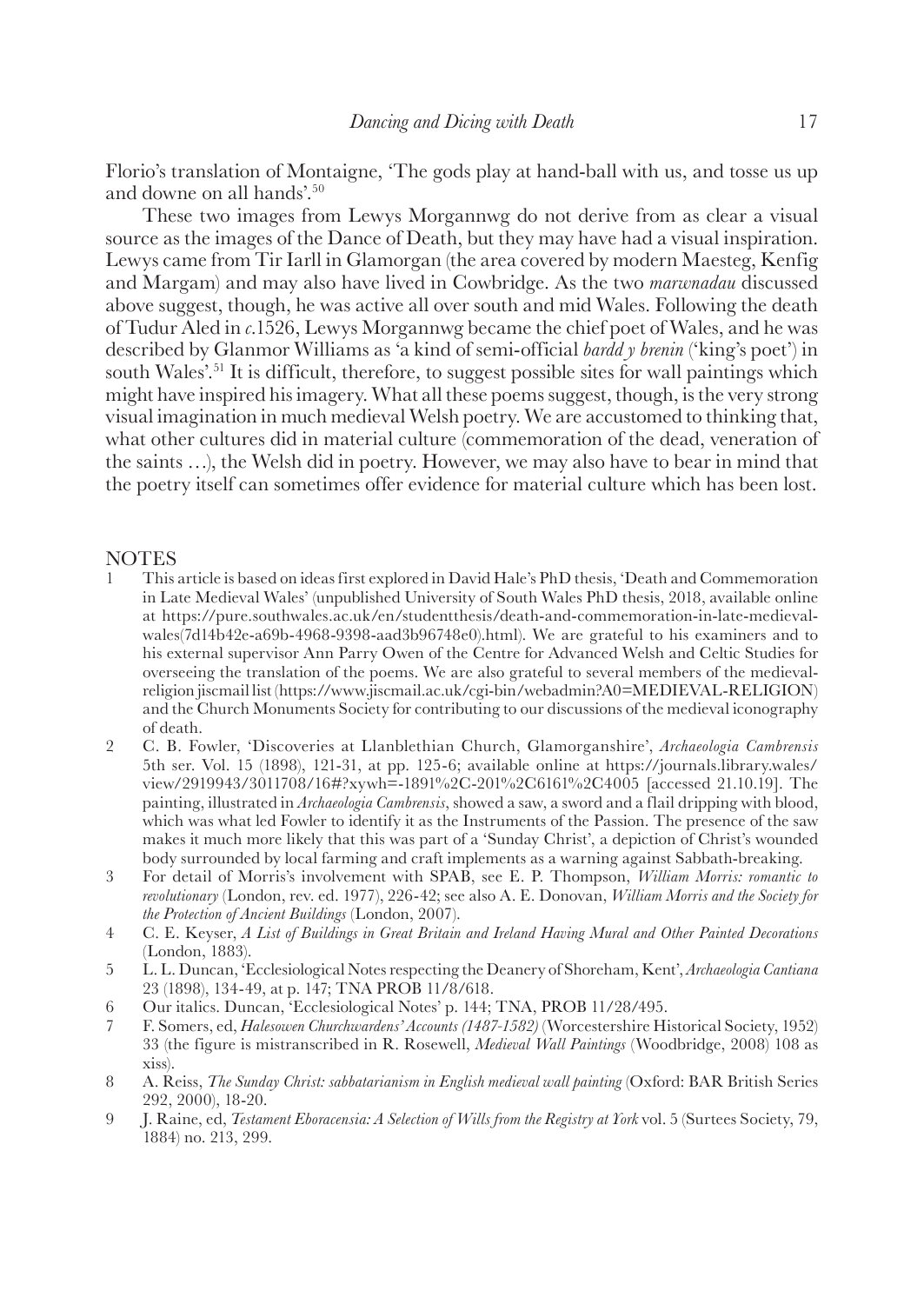- [10](#page-1-0) See, for example, C. A. McKenna, ed, *The Medieval Welsh Religious Lyric: poems of the Gogynfeirdd, 1137–1282* (Belmont, 1991); N. G. Costigan, *Defining the Divinity: medieval perceptions in Welsh court poetry* (Aberystwyth, 2002); B. Lewis, *Medieval Welsh Poems to Saints and Shrines* (Dublin Institute for Advanced Studies Medieval and Modern Welsh Series 14, 2015); and the Centre for Advanced Welsh and Celtic Studies' Guto'r Glyn project http://www.gutorglyn.net and the ongoing Saints of Wales project http://www.welshsaints.ac.uk/.
- [11](#page-1-0) Dafydd Johnston provides a comprehensive background to the role of the poet in medieval Welsh society in *Llên yr Uchelwyr: Hanes Beirniadol Llenyddiaeth Gymraeg 1300-1525* (Caerdydd, 2005).
- [12](#page-2-0) For more on this see Lewis, *Saints and Shrines*, 30-54.
- [13](#page-2-0) On the *marwnadau* and the distinctive Welsh perspective on death and commemoration, see Hale, 'Death and Commemoration in Late Medieval Wales', a detailed study in English of this very useful resource, with translations of many of the key texts.
- [14](#page-2-0) On the Renaissance cult of fame see e.g. P. Sherlock, *Monuments and Memory in Early Modern England* (Aldershot, 2008).
- [15](#page-2-0) These were the celebrations held a month and a year after death.<br>16 G. Williams. *The Welsh Church from Conquest to Reformation* (Cardiff.
- [16](#page-3-0) G. Williams, *The Welsh Church from Conquest to Reformation* (Cardiff, 1976), 492-94.
- [17](#page-3-0) C. James, '"Y Grog Ddoluriog Loywrym": Golwg ar y Canu i Grog Llangynwyd', *Llên Cymru* 29.1 (2006), 64-109; M. Gray, 'Good thief, bad thief: some thoughts on the medieval cross slabs of south Wales', *Welsh Journal of Religious History* 7 & 8 (2012-13), 24-38.
- [18](#page-3-0) A. Appleford, 'The Dance of Death in London: John Carpenter, John Lydgate, and the Daunce of Poulys', *Journal of Medieval and Early Modern Studies*, 38, 2 (2008), 285–314; S. Oosterwijk, '"Owte of the ffrensshe": John Lydgate and the Dance of Death', in eadem, '"Fro Paris to Inglond"? The danse macabre in text and image in late-medieval England' (Unpublished PhD thesis, University of Leiden, 2009), 99–136, online at https://openaccess.leidenuniv.nl/bitstream/handle/1887/1387 3/03.pdf?sequence=15 (accessed 14 December 2012); eadem, 'Death, memory and commemoration: John Lydgate and the "Macabrees Daunce" at old St Paul's Cathedral, London', in *Memory and Commemoration in Medieval England: Proceedings of the 2008 Harlaxton Symposium* eds C. Barron and C. Burgess (Harlaxton Symposium Proceedings 20, Donington, 2010), 185–201.
- [19](#page-3-0) For illustrations of many of these, see http://www.dodedans.com/Eindex.htm (accessed 24.04.19).
- [20](#page-3-0) S. Oosterwijk, 'Of corpses, constables and kings: the Danse Macabre in late medieval and Renaissance culture', *Journal of the British Archaeological Association*, 157 (2004), 61–90, available online at https:// openaccess.leidenuniv.nl/handle/1887/13873.
- [21](#page-3-0) C. Rouse, *The Dance of Death Painted Panels on the Markham Chantry Chapel* (Newark, privately published, 1978); F. Douce, *The Dance of Death Exhibited* … (London, 1833), 52–53. See also D. Griffith, *The Material Word. Vernacular Inscriptions in Late Medieval England* (Turnhout: Brepols, forthcoming). We are grateful to David Griffith for discussing his ideas with us and allowing us to see sample chapters in advance of publication. For more general aspects of the art of the macabre in medieval Wales, see M. Gray, 'The "Dawns o Bowls" and the macabre in late medieval Welsh art and poetry', *Studia Celtica*, 47 (2013), 41-57.
- [22](#page-4-0) For an overview, see A. Breeze, 'The Dance of Death', *Cambridge Medieval Celtic Studies*, 13 (1987), 87–96.
- [23](#page-4-0) Transcription and translation by Dafydd Johnston: we are grateful to him for providing us with this and for discussing the poem's significance. For an edition of this poem, see D. Johnston, 'Cywydd newydd gan Lewys Glyn Cothi', *Dwned*, 18 (2012), 49– 60.
- [24](#page-5-0) R. G. Gruffydd and Rh. Ifans eds, *Gwaith Einion Offeiriad a Dafydd Ddu o Hiraddug* (Aberystwyth, 1997), 107-08. Translation by David Hale. For the full text and translation of the poem see Hale, 'Death and Commemoration', 317-20.
- [25](#page-5-0) E. I. Rowlands ed., *Gwaith Lewys Môn* (Caerdydd, 1975), no. 59 ll.1-2 (p. 208). Translation by David Hale.
- [26](#page-5-0) F. Douce, *The Dance of Death …* (London, 1833), 36. We are grateful to Chris Buckley for leading us to this reference. See also C. Daniell, *Death and Burial in Medieval England* (London and New York, 1997), 69.
- [27](#page-5-0) Rowlands, *Gwaith Lewys Môn* no. 83 ll. 75-80 (p. 298); translation by David Hale. For the full text

<span id="page-11-0"></span>